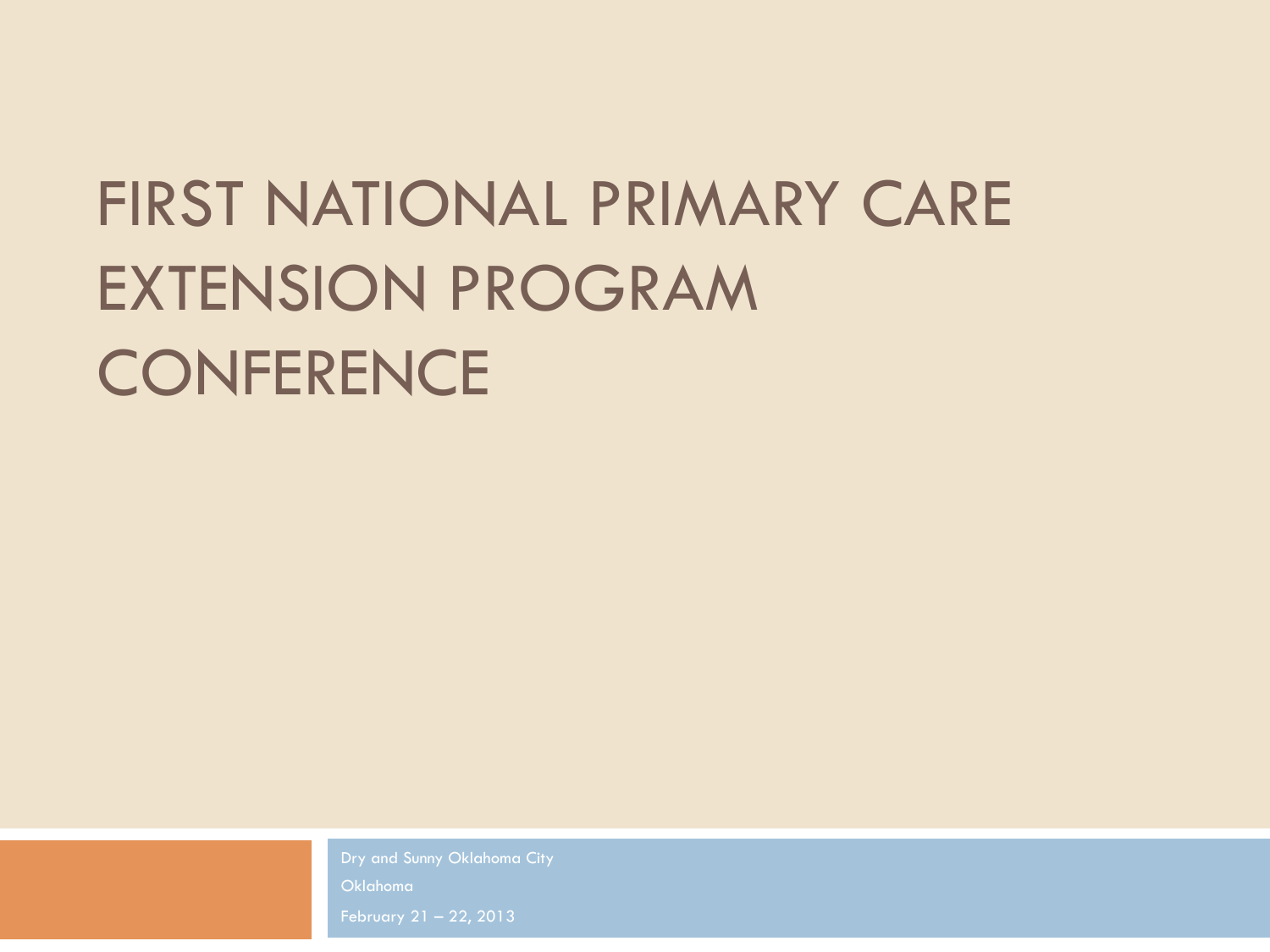# History (Brief/Sketchy/Selective)

- 1982: Practice facilitation was born in England
- 1990's: Allen Dietrich (Dartmouth) Ca screening
- 1999: Hogg and Baskerville (Canada) NAPCRG prevention RCT presented at NAPCRG
- □ 1999: AHRQ PBRN Infrastructure grants (David Lanier) **□ 2000's: PBRNs picked up on facilitation model** 
	- $\Box$  **2007 STFM plenary**
- □ National Programs
	- **□ Improving Performance in Practice**
	- **□** TransforMed National Demonstration Project
	- **¤ HIT Regional Extension Centers**
- □ PCEP in ACA (Section 5405) leads to IMPaCT grants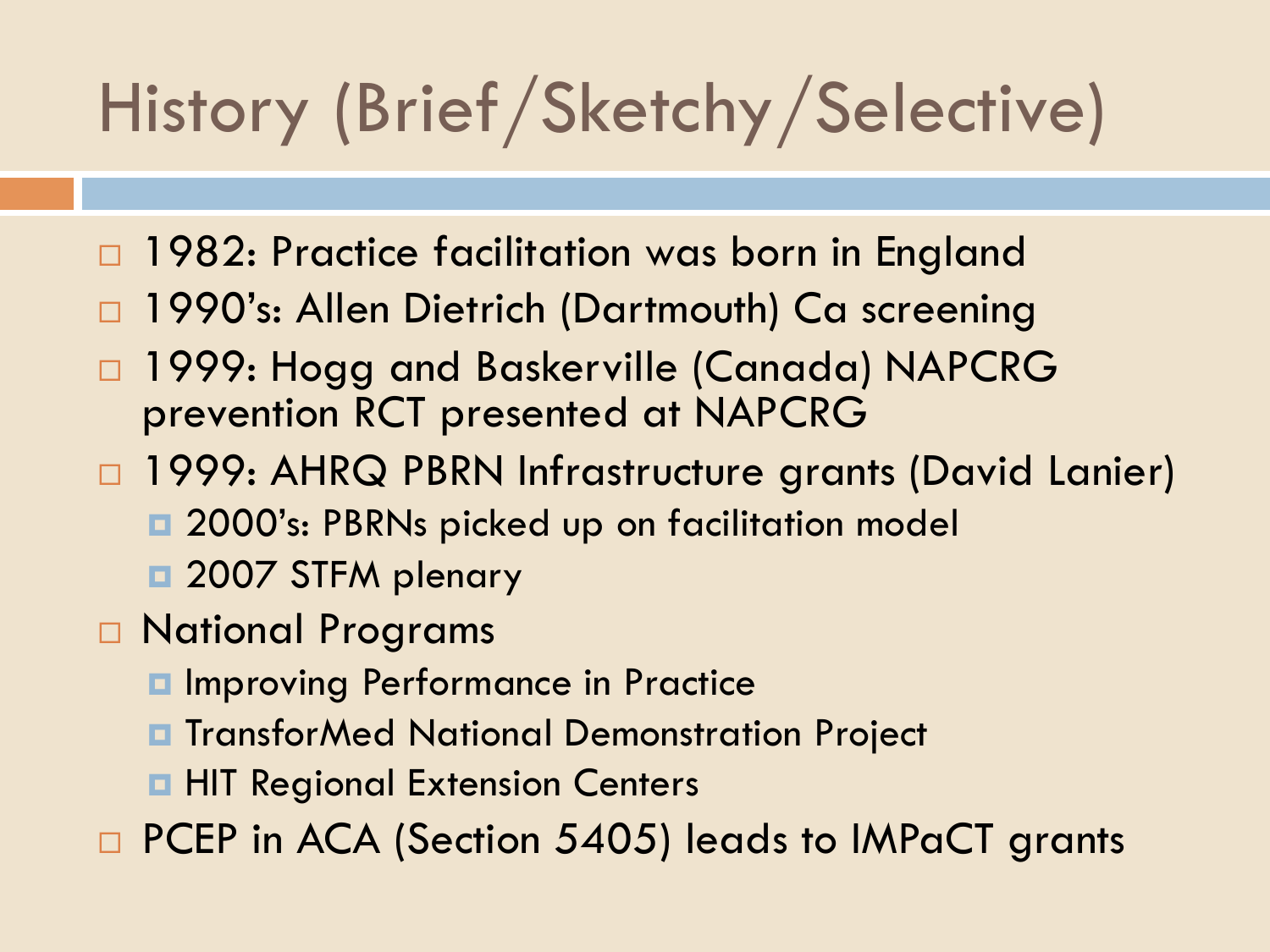#### **Effective Implementation of Innovations in Primary Care**



**Performance Feedback** 



**Academic Detailing** 

**Facilitation** 



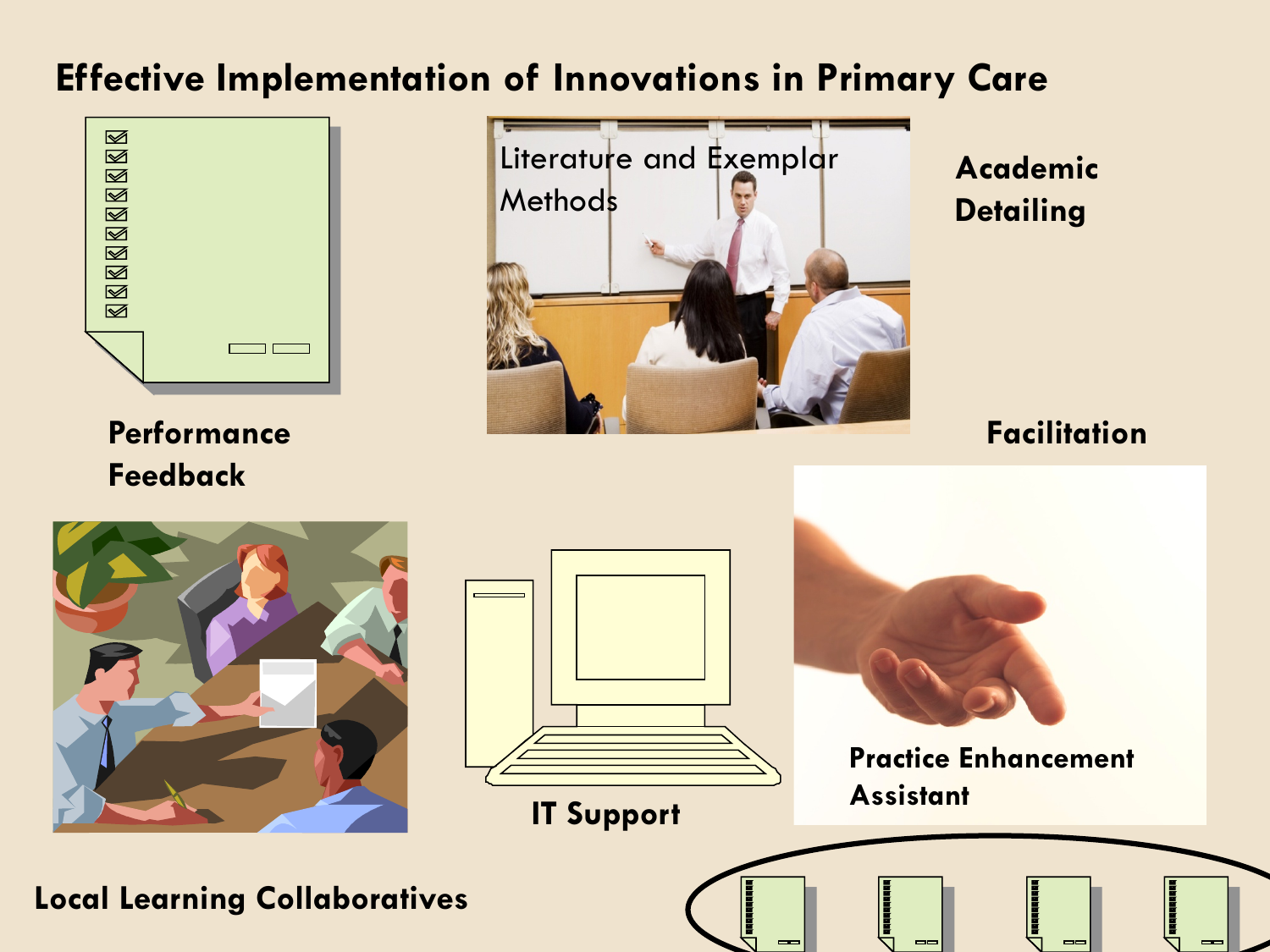## Realizations and Discoveries

- □ Both engagement and QI depends upon strength of relationship between the practice and the facilitator
- $\Box$  Cost could be reduced substantially by embedding facilitators within communities
	- $\blacksquare$  Longitudinal relationships
	- **E** Less travel time/cost

□ That's Cooperative Extension!!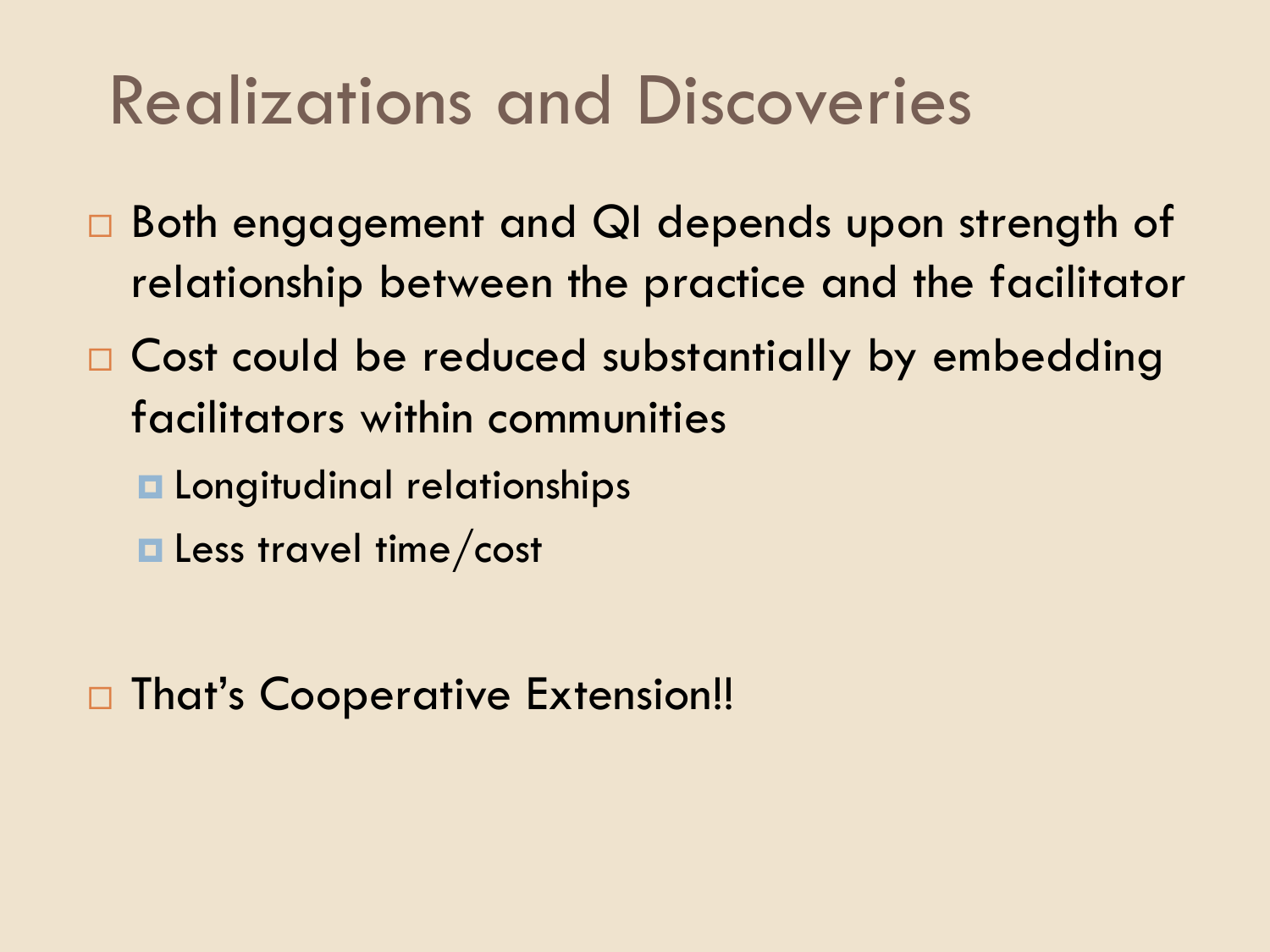## **Other Realizations**

- □ Primary care practices acquire and store large amounts of practical wisdom and are the first to notice when odd things occur
- $\Box$  Academicians are involved in the discovery of potentially important diagnostic and management tools
- $\square$  The two groups rarely have a chance to exchange information. As a result, research is not well grounded in practice and practice is inadequately informed by research.

□ That's also Cooperative Extension!!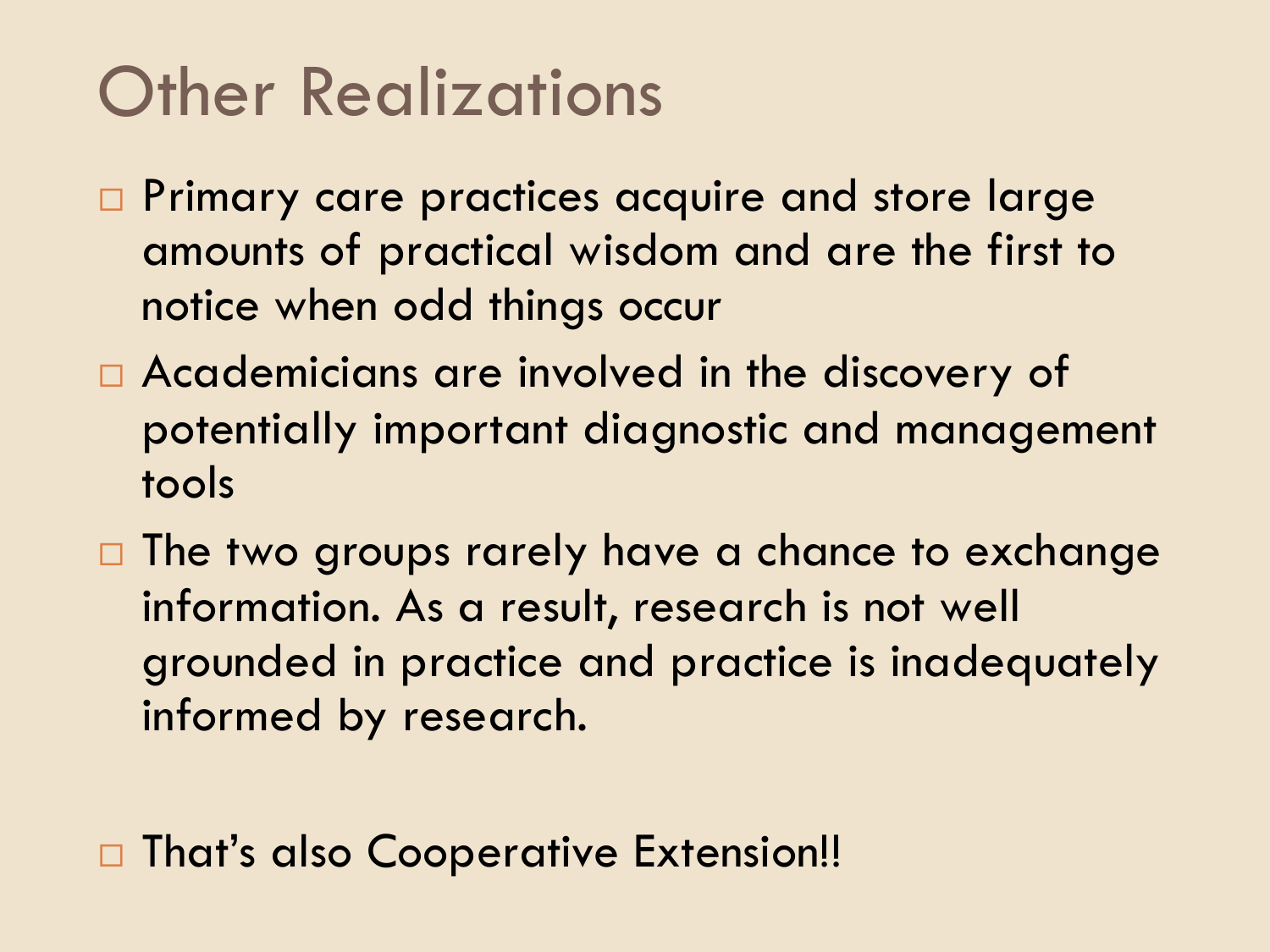## Additional Considerations

- □ Patient-centered medical homes need additional human resources (could be shared across practices)
	- $\blacksquare$  **Care managers**
	- **E** Community health workers
	- **□** Mental health professionals
	- $\blacksquare$  **Health educators**
	- **□** Pharmacy consultants
- $\square$  Some aspects of primary care could be done more efficiently and effectively at a community level
	- **E** Adult immunizations
	- **E** Recalls and reminders for preventive services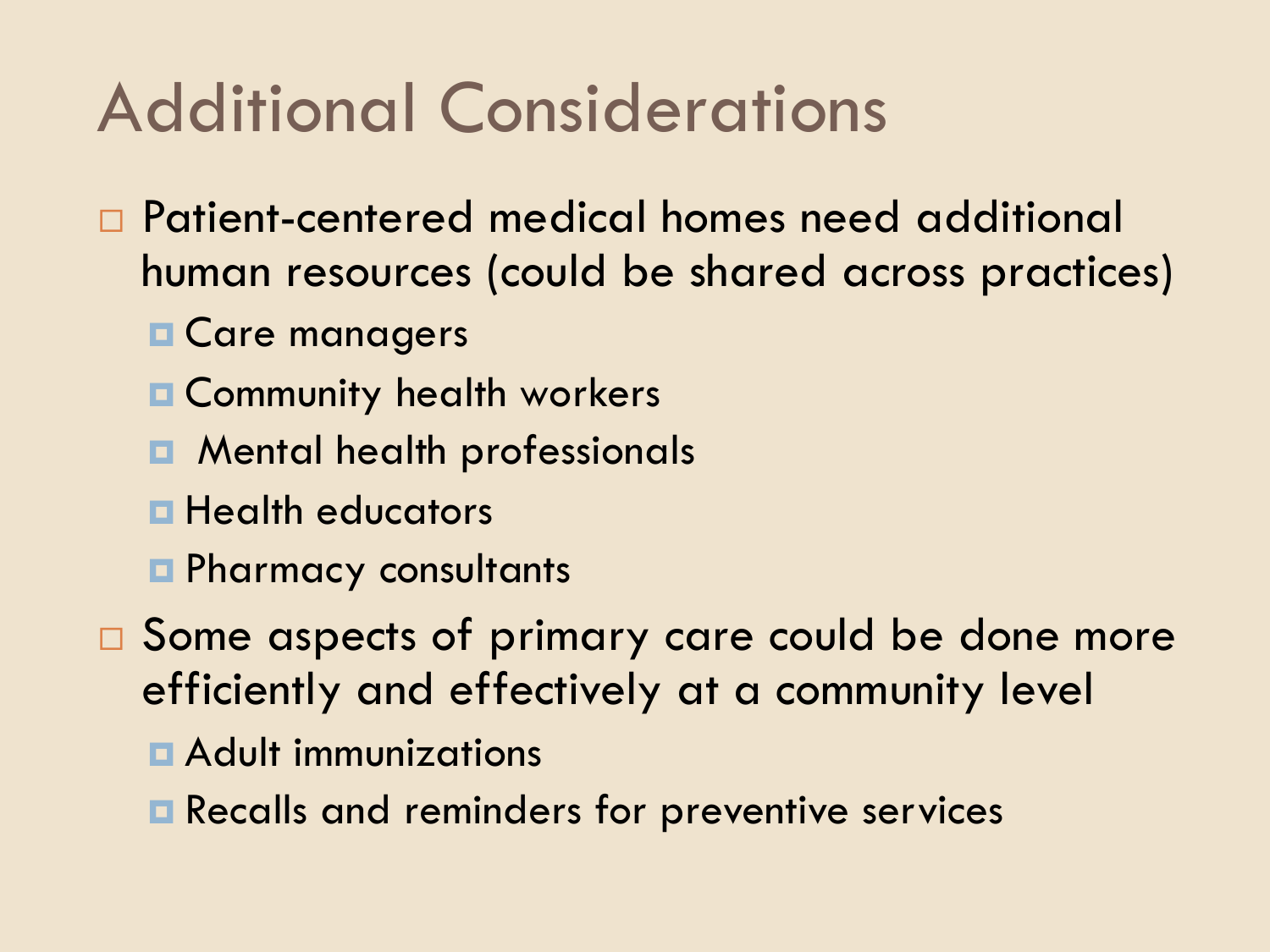### Additional Considerations

- $\Box$  34% of deaths are the result of four unhealthy behaviors
	- $\Box$  Overeating and unbalanced diets
	- **□** Insufficient physical activity
	- **<u><b>u**</u> Use of tobacco products
	- **E** Abuse of alcohol
- $\Box$  These behaviors can only be modified by the coordinated efforts of primary care, public health, mental health, and community partners.
	- These groups are most likely to collaborate when working from a common budget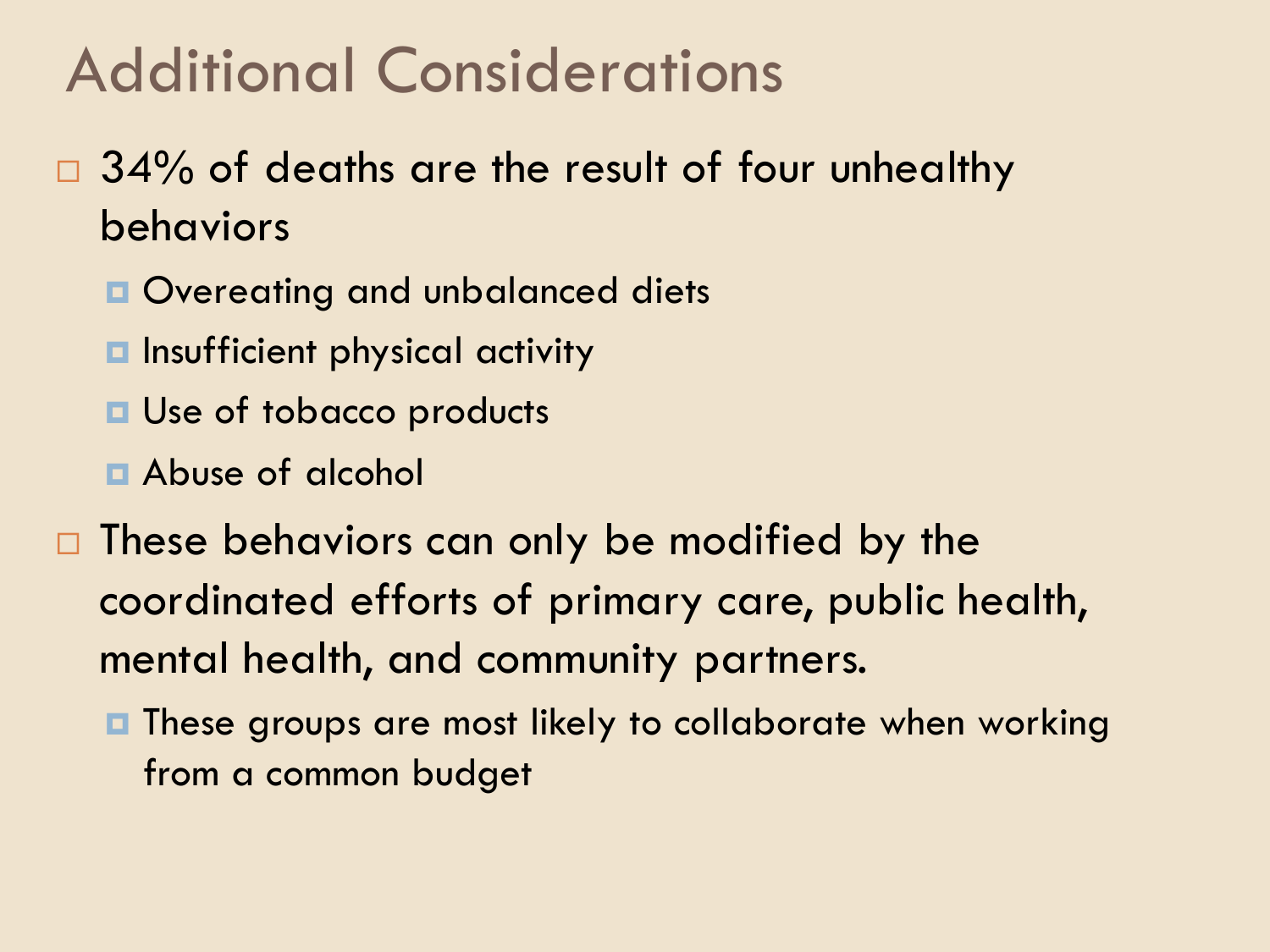## Other Realizations

- $\Box$  A great deal of money is being spent on ineffective efforts to improve health and health care
	- **E** Use of ineffective approaches
	- **□** Lack of alignment of key stakeholders
- $\Box$  Most of the money never makes it to groups in the best position to implement changes because they are not easily identifiable to the funders
	- **□** Lack of a cohesive, system-wide infrastructure
	- **E** Lack of responsive fiscal entities
- □ We need a system of hubs and spokes that can attract and channel money to effective community-based health improvement organizations

#### □ We need credible receptor sites for funders/funding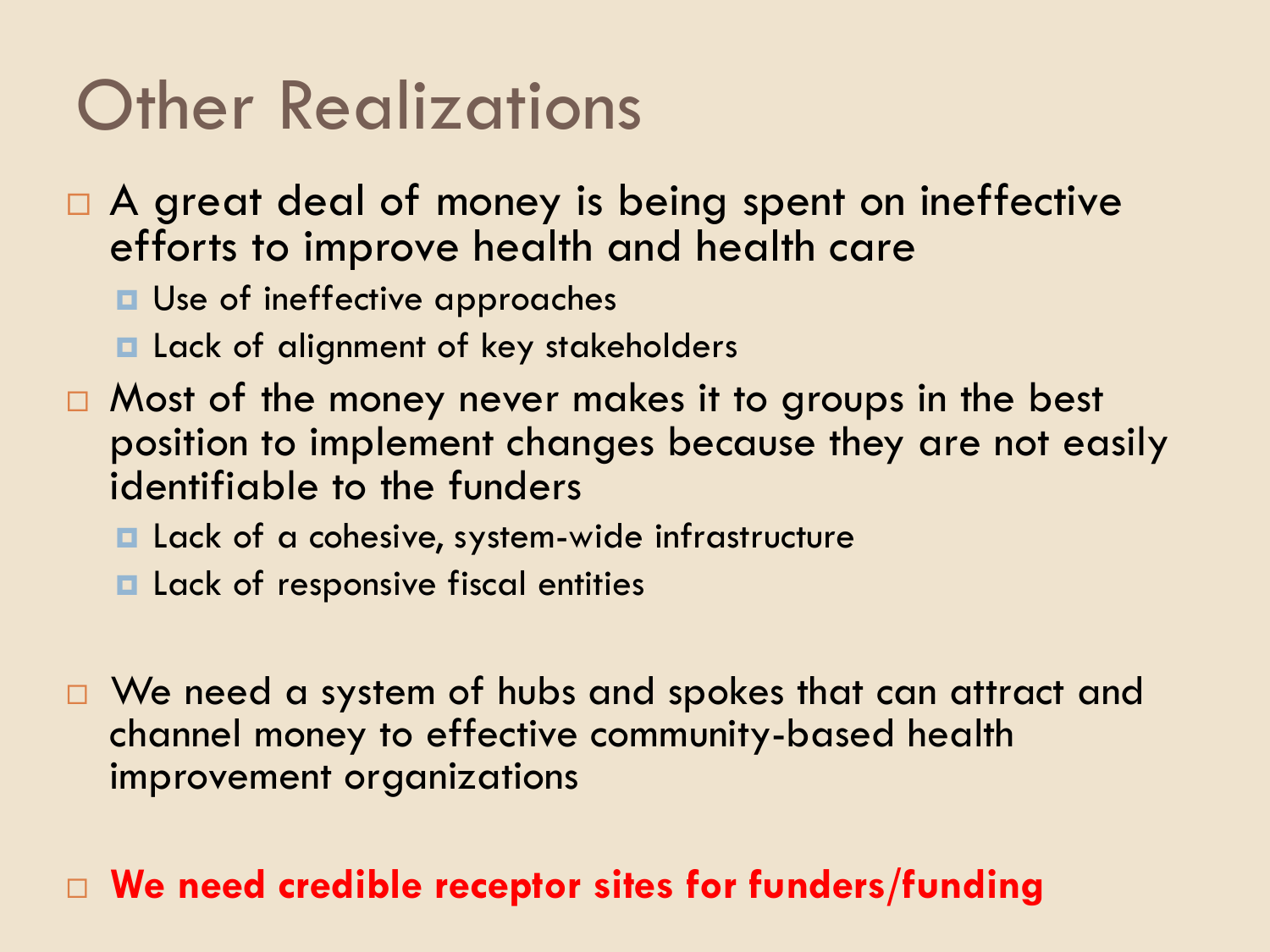## The Tipping Point (Malcolm Gladwell)

- □ The Law of the Few
	- **□ Mavens**
	- ¤ Salesmen
	- **□ Connectors**
- □ Stickiness
- □ Context